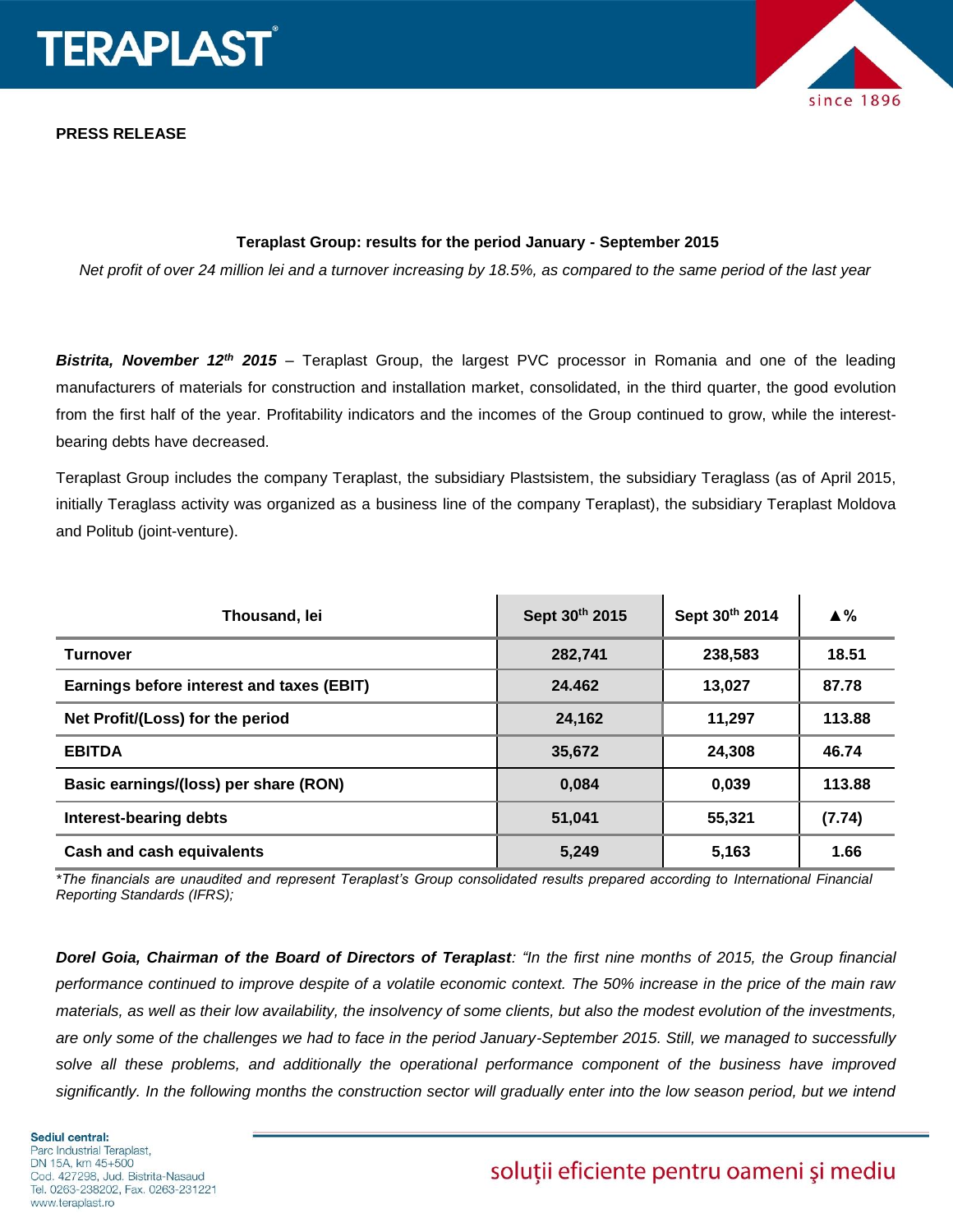*to make use of this period to implement operational projects on commercial and logistic levels, so that we end this year on a positive trend of the financial indicators and to be prepared for 2016".* 

**The consolidated turnover** of Teraplast Group increased by **18.5%** in the period January-September 2015 up to **282.74 million lei.** *The consolidation includes 100% elements of revenues and expenses for the companies Teraplast, Plastsistem, Teraplast Moldova and Teraglass and excludes Politub. Being a joint venture company, Politub is consolidated only in profit level, by 50%.* 



The evolution of the **Group's turnover** was supported on one hand by the construction market evolution, and on the other hand due to the gain of internal market share. Additionally, the export delivery increased by approximately **10%** as compared to the similar period of the last year.

According to the available information the construction work volume in the first nine months registered an increase of 10.5%. The data from the National Institute of Statistics show that in the period January-September 2015 the nonresidential construction works increased by 5.2% and on the residential segment decreased by 0.2%, while the infrastructure works had a positive evolution of 15.6%.

Teraplast Group is on top positions on its markets. The parent company Teraplast is among the top three players in the market segments of interior and exterior sewage drains, compound, paneling and its subsidiary, Plastsistem, is among the top three on sandwich panels and galvanized steel structures markets. In just two years, Plastsistem managed to position itself as the second largest producer of steel structural elements in the market with a share of 28% in 2014 (according to Neomar).

During the analyzed period, Teraplast Group's **net profit** amounted to **24.16 million lei**, compared to 11.29 million lei obtained in the same period last year. Net profit evolution at consolidated level, was primarily supported by the significant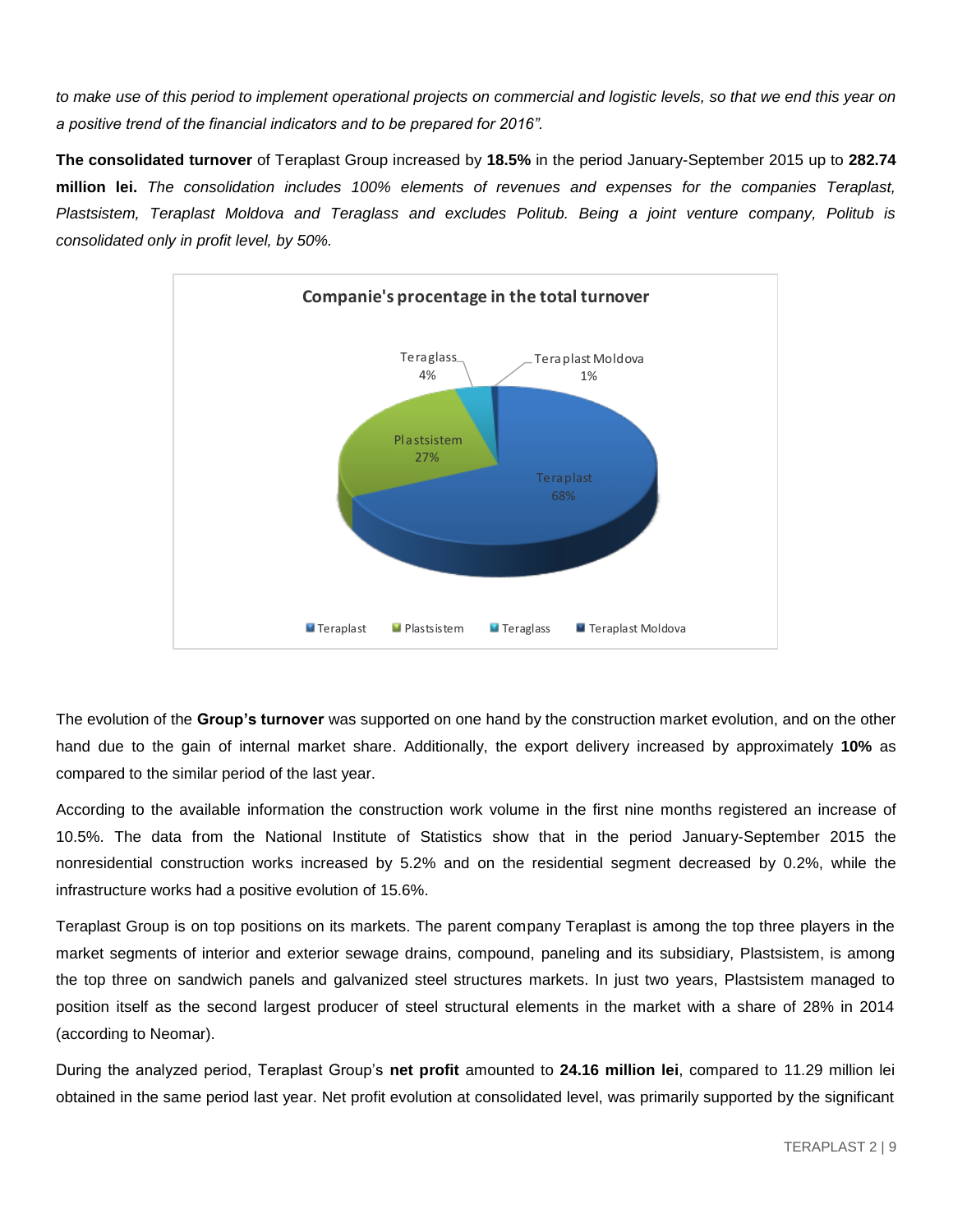improvement of the **operational performance**, Teraplast Group achieving in the period January-September 2015 an **operational profit** of almost **24.46 million lei**, as compared to 13 million lei in the same period of 2014. From the amount achieved from the operational activity, about 0.5 million represents non-recurring gains. Net profit was also supported by the improvement of the **financial result**, due to income from dividends. In 2015, Teraplast cashed dividends, worth 1.95 million, from the subsidiary Politub, as a result of 2014 profit distribution.

**EBITDA of Group Teraplast**, is also increasing up to **35.67 million lei**, as compared to 24.30 million lei in the same period of 2014.

In the first nine months of 2015, Teraplast Group's **interest-bearing debts** decreased by almost **8%,** as compared to the similar period in 2014. In structure, Teraplast's Group **short-term debt** decreased by **5 million lei**, and the value of **longterm debts** is by **0.75 million lei** over the value realized in the similar period of 2014.

Teraplast's Group **receivables** have been increasing in the first nine months of 2015, on one hand due to turnover's evolution, by over 18.5% and on the other hand due to the transfer of PVC windows & doors business line on Teraglass, which had an impact of 9.18 million lei in the amount of receivables. In addition, in the first half of 2015, Teraplast insured a part of the client portfolio, which allowed the extension of payment terms for these clients. However, the company continues to be prudent when offering trade credit and is constantly analyzing clients' liquidity, through the existing credit department.

### **Investments in the period January – September 2015**

Teraplast Group realized in the first nine months of 2015 **total investments** of over **14.33 million lei**. Until the end of 2015, Teraplast Group forecasted investments worth over 19 million lei, most of these amounts being directed towards the purchase of equipment.

### **Significant events during January - September 2015**

- In **March**, Teraplast decided to participate as a partner (51% shares) to build up a limited liability company in Republic of Moldova. The purpose of this action was to develop Teraplast's market share in this country and it is part of company's strategy to increase the value of exports.
- $\checkmark$  As of April 2015, Teraplast transferred its window & doors business line on a different company Teraglass. This company is 100% owned by the parent company Teraplast.
- $\checkmark$  In April, the General Meeting of Shareholders set the value of maximum indebtedness that may contract the company in fiscal year 2015 – 68 million lei.
- The Board of Directors decided in **July** to renew the credit line and the letters of guarantee multi-currency limit, in total value of 15,000,000 lei, accessed from Banca Transilvania SA.
- The Managing Board decided in **August** to participate as shareholder (with 51% of capital), for the establishment of a limited liability company. The other shareholder will be a legal person and the object of activity will be commerce. The new company is to develop the presence of Teraplast Group on the external markets.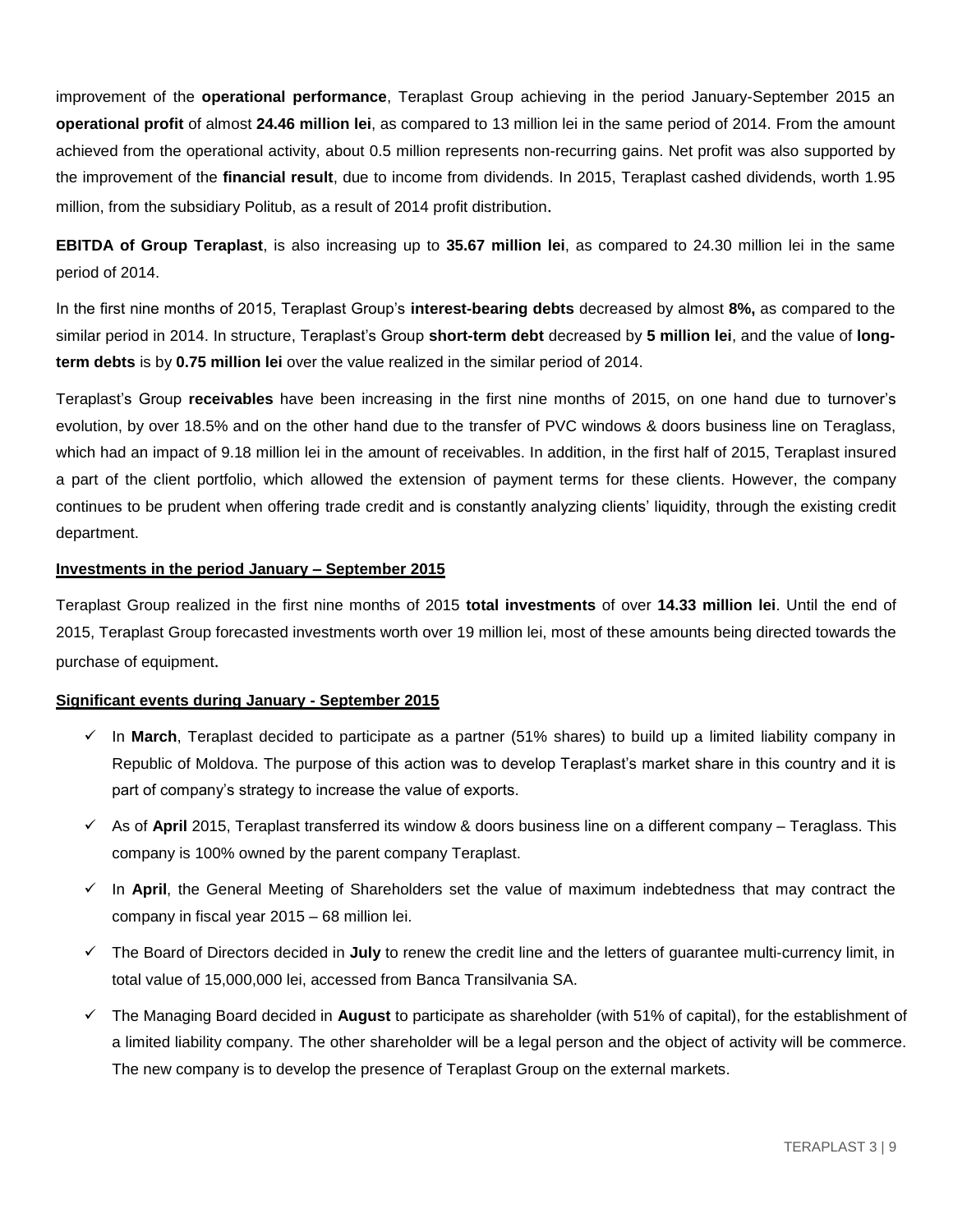In **August** the General Meeting of Shareholders approved the nomination of the company General Consulting MGI as internal auditor of Teraplast.

#### **Subsequent events**

- In **October** the General Meeting of Shareholders reconfirmed for another year the five members of the Board of Directors. The structure of the Board is the following: Mr. Dorel Goia (Chairman), Mrs. Magda-Eugenia Palfi-Tirau, Mr. Emanoil Ioan Viciu, Mr. Razvan Stefan Lefter and Mr. Teofil- Ovidiu Muresan.
- Teraplast acquired in **October** the pack of shares associated with a shareholding of 19.29% of Plastsistem. Teraplast holds at the moment 98% of Plastsistem, as compared to previous 78.71%.
- $\checkmark$  In **November** the Board of Directors called, for December 7<sup>th</sup> 2015, the General Meeting of Shareholders which will have on the agenda the share capital increase with 8,874,589 lei by releasing of 88,745,890 new shares, with a reference value of 0.10 lei/share, which will be distributed for free to all company's shareholders, registered in the Shareholders' Registry, at the registration date established by GMS (proposal December 23rd 2015). Every shareholder registered in the Shareholders' Registry at the registration date shall receive a number of 30.72111455 new shares for every 100 owed shares. Another point on the agenda will be the share buyback program with the following terms: maximum 2,000,000 shares (0.69% of total share capital) with reference value of 0.1 lei/share, at a minimum price equal to the stock exchange price of the transaction day and a maxim price of 1 leu/share, in the limit of 1,000,000 lei, for a period of maximum 18 months, in order to implement an employee's loyalty program.

\*\*\*

### *Teraplast Group details:*

*With a tradition of over 120 years, Teraplast Group is currently the largest PVC processor in Romania and one of the*  leading manufacturers of materials for construction and installation market. The products portfolio of the Group is *structured in six business lines: Installations & Decorations, Windows profiles, Compounds, Sandwich panels, Galvanized profiles and PVC windows and doors.*

*The production facilities of the companies in the Group are located in the Teraplast Industrial Park, developed outside Bistrita, on a surface of over 200.000 sqm. During 2007-2014 Teraplast Group invested over 200 million lei in the development and the modernization of the production capacities, but also in the products portfolio extension.* 

*Beginning with July 2nd 2008 the biggest company in the Group – Teraplast is listed at Bucharest Stock Exchange, symbol TRP.* 

**For further information, please contact the Communications Department of Teraplast: Anca Rif –** *Communications & Investor Relations Manager* Tel: +40-752-101.639 Email: [anca.rif@teraplast.ro;](mailto:anca.rif@teraplast.ro) [comunicare@teraplast.ro](mailto:comunicare@teraplast.ro)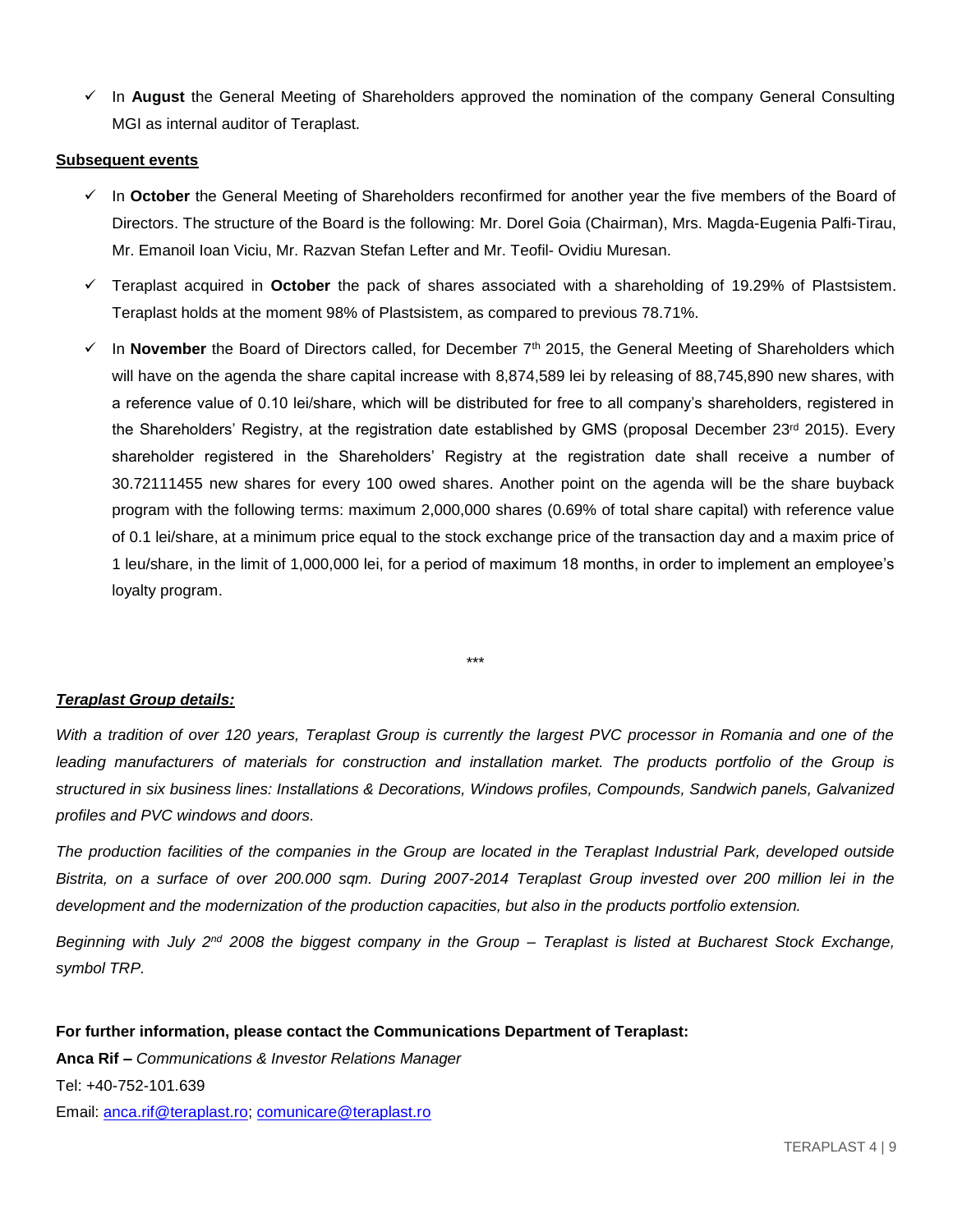## **Appendix:**

## **Consolidated income statement, as of September 30th 2015 (Teraplast Group)**

| Thousand, lei                                                                             | Sept 30th 2015 | Sept 30th 2014 | $\blacktriangle$ % |
|-------------------------------------------------------------------------------------------|----------------|----------------|--------------------|
| <b>Consolidated revenue</b>                                                               | 282,741        | 238,583        | 18.51              |
| Other operating income                                                                    | 522            | 530            | (1.38)             |
| Changes in inventories of finished goods and work in progress                             | 3,831          | (577)          | 763.46             |
| Raw materials, consumables used and merchandise                                           | (200, 070)     | (167, 909)     | 19.15              |
| Employee benefits expenses                                                                | (23, 757)      | (21, 655)      | 9.71               |
| Provisions, depreciation and amortization expenses                                        | (13, 333)      | (12, 771)      | 4.41               |
| Gains/ (Losses) from the outflow of tangible and intangible assets                        | 36             | (242)          | 114.71             |
| Gains/(Losses) from the fair value measurement of investment<br>property                  |                |                |                    |
| Other expenses                                                                            | (25, 508)      | (22, 932)      | 11.23              |
| <b>Financial costs</b>                                                                    | (4, 875)       | (5,081)        | (4.05)             |
| <b>Financial incomes</b>                                                                  | 5,507          | 2,828          | 94.74              |
| Share of the profit or loss of the joint venture accounted for using the<br>equity method | 3,122          | 1,810          | 72.54              |
| Profit/(Loss) before tax                                                                  | 28,216         | 12,584         | 124.22             |
| Taxes on income                                                                           | (4,054)        | (1, 287)       | 214.99             |
| <b>Consolidated Profit/(Loss) for the period</b>                                          | 24,162         | 11,297         | 113.88             |
|                                                                                           |                |                |                    |
| <b>Total comprehensive income</b>                                                         | 24,162         | 11,297         | 113.88             |
|                                                                                           |                |                |                    |
| <b>Consolidated result for the period</b>                                                 | 24,162         | 11,297         | 113.88             |
| thereof attributable to stockholders of Teraplast SA                                      | 23,665         | 10,858         | 117.95             |
| thereof attributable to non-controlling interests                                         | 497            | 439            | 13.13              |
|                                                                                           |                |                |                    |
| Number of shares                                                                          | 288,875,880    | 288,875,880    | $\mathbf 0$        |
| Basic earnings/(loss) per share (RON)                                                     | 0,084          | 0,039          | 113.88             |

*\*The financials are unaudited and represent Teraplast's Group consolidated results prepared according to International Financial Reporting Standards (IFRS);*

*\*The variation sign % indicates the effect on the Group's activity;*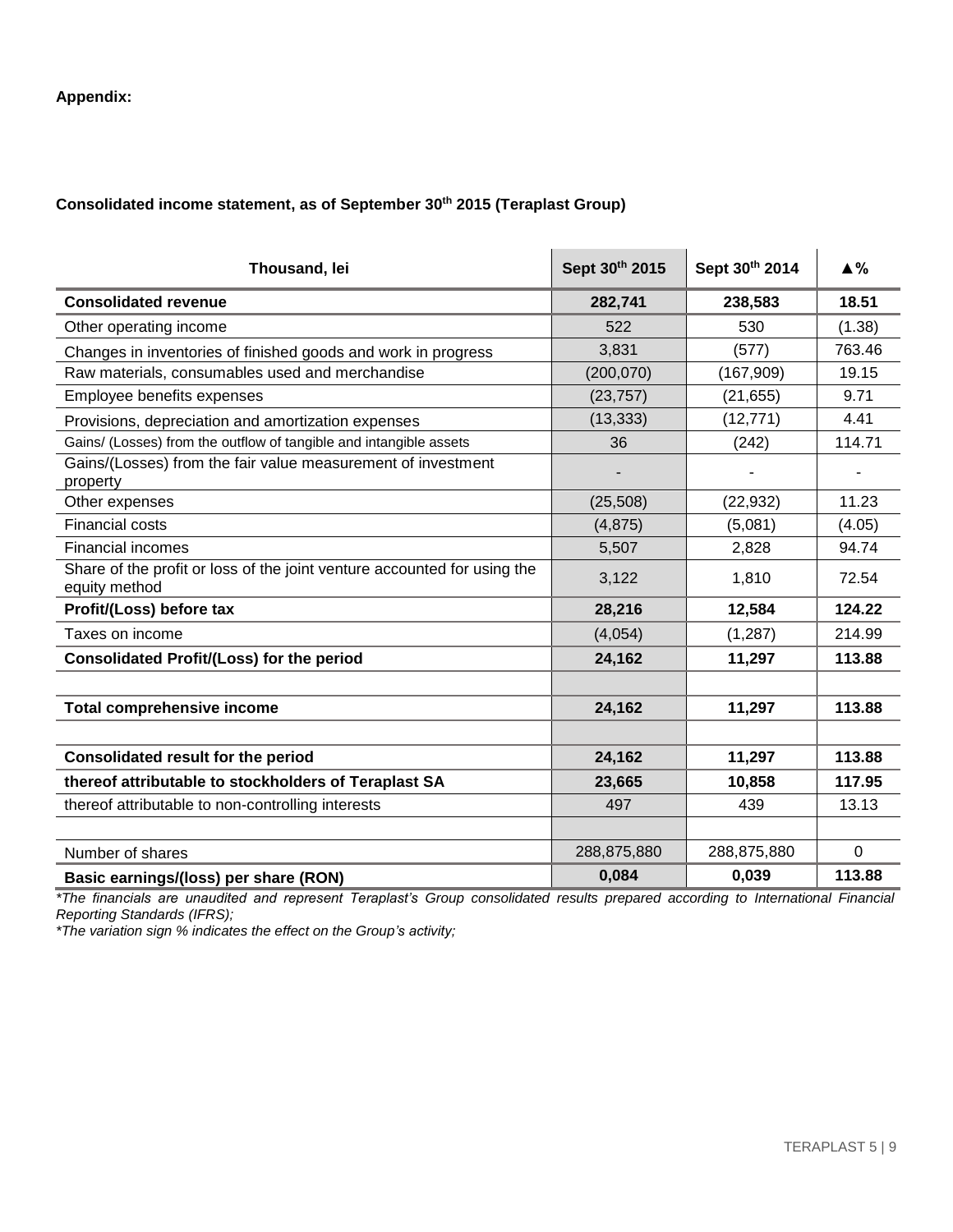# **Consolidated statement of financial position, as of September 30th 2015 (Teraplast Group)**

| Thousand, lei                                                  | Sept 30th 2015 | Dec 31st 2014  | $\triangle$ %    |
|----------------------------------------------------------------|----------------|----------------|------------------|
| <b>Assets</b>                                                  |                |                |                  |
| <b>Non-current assets</b>                                      |                |                |                  |
| Tangible assets                                                | 134,036        | 131,186        | 2.17             |
| Investment property                                            | 13,358         | 13,358         | $\Omega$         |
| Intangible assets                                              | 1,025          | 713            | 43.82            |
| Investment in the joint venture accounted for using the equity | 16,892         | 13,770         | 22.67            |
| method                                                         |                |                |                  |
| Other financial investments<br>Deferred tax assets             | 16<br>86       | 16             | $\mathbf 0$      |
|                                                                |                |                | 100              |
| <b>Total non-current assets</b>                                | 165,413        | 159,043        | 4.01             |
| <b>Current assets</b>                                          |                |                |                  |
| Inventories                                                    | 61,337         | 45,460         | 34.93            |
| Trade receivables                                              | 102,781        | 68,185         | 50.74            |
| Prepayments                                                    | 576            | 202            | 183.71           |
| Income tax recoverable                                         |                |                |                  |
| Cash and cash equivalents                                      | 5,249          | 5,163          | 1.66             |
| <b>Total current assets</b>                                    | 169,943        | 119,010        | 42.80            |
| Assets held for sale                                           |                |                |                  |
|                                                                |                |                |                  |
| <b>Total assets</b>                                            | 335,356        | 278,053        | 20.61            |
|                                                                |                |                |                  |
| <b>Equity and liabilities</b>                                  |                |                |                  |
| <b>Equity</b>                                                  |                |                |                  |
| Subscribed share capital                                       | 28,888         | 58,980         | (51.02)          |
| Share premium                                                  | 27,385         | 42,245         | (35.18)          |
| <b>Revaluation reserves</b>                                    | 21,331         | 21,331         | 0                |
| Legal reserves                                                 | 8,068          | 8,068          | 0                |
| Retained earnings                                              | 85,368         | 16,550         | 415.82           |
| <b>Stockholders' equity</b>                                    | 171,040        | 147,174        | 16.22            |
| Non-controlling interests                                      | 3,498          | 3,595          | (2.68)           |
|                                                                |                |                |                  |
| <b>Total equity</b>                                            | 174,538        | 150,769        | 15.77            |
|                                                                |                |                |                  |
| <b>Long-term liabilities</b>                                   |                |                |                  |
| Loans and finance lease liabilities                            | 12,222         | 11,467         | 6.58             |
| Other long-term liabilities                                    |                |                |                  |
| Liabilities for employee benefits<br>Investment subsidies      | 389            | 389            | $\mathbf 0$      |
| Deferred tax liabilities                                       | 3,517<br>4,261 | 3,858<br>4,610 | (8.86)<br>(7.56) |
|                                                                |                |                |                  |
| <b>Total long-term liabilities</b>                             | 20,389         | 20,324         | 0.32             |
| <b>Current liabilities</b>                                     |                |                |                  |
|                                                                |                |                |                  |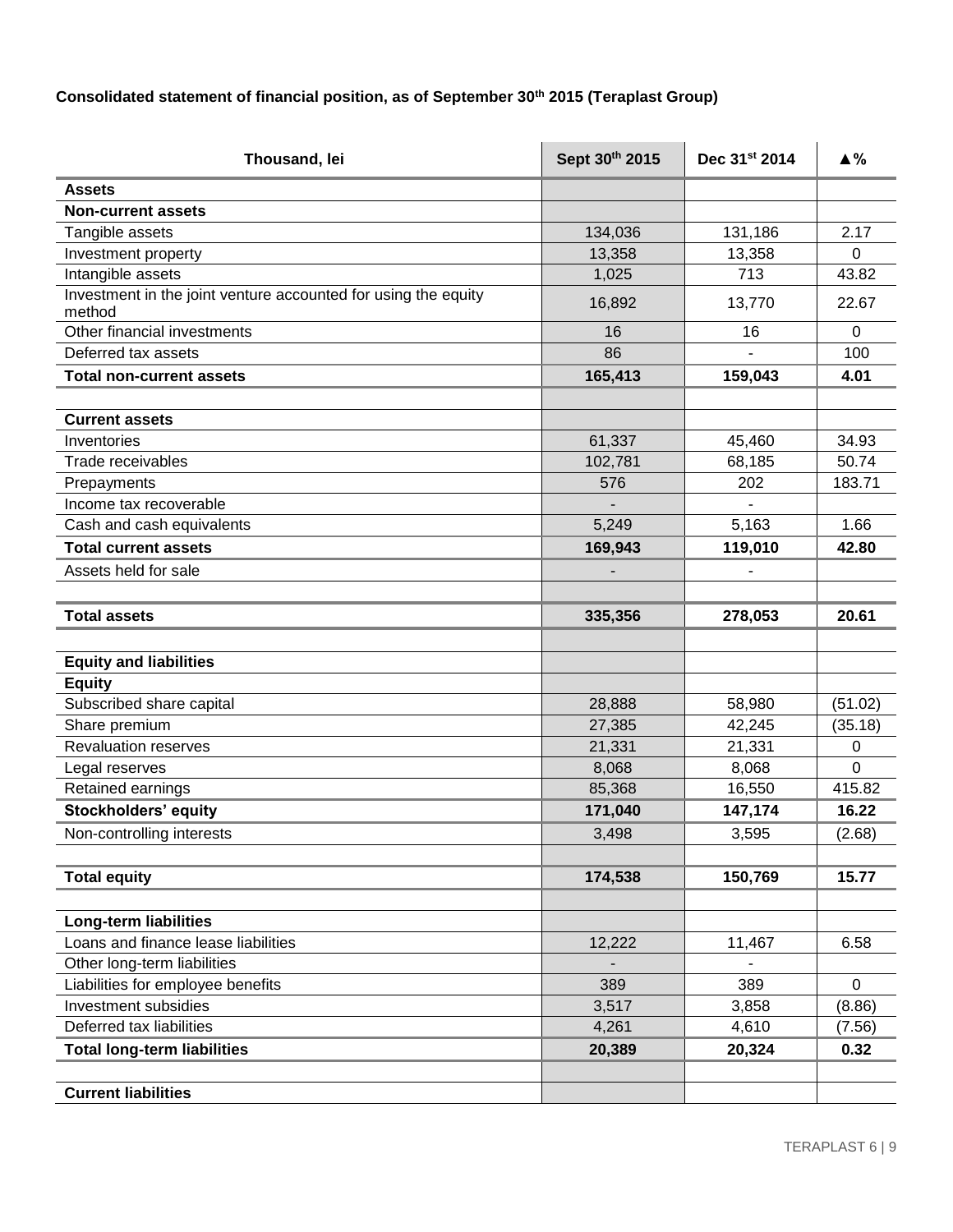| Trade and other payables            | 94,883  | 57,927  | 63.79   |
|-------------------------------------|---------|---------|---------|
| Loans and finance lease liabilities | 38,819  | 43,854  | (11.48) |
| Other current financial liabilities |         |         |         |
| Income tax payable                  | 1,971   | 737     | 167.59  |
| Investment subsidies                | 441     | 450     | (1.91)  |
| Provisions                          | 4,315   | 3,992   | 8.10    |
| <b>Total current liabilities</b>    | 140.429 | 106.960 | 31.29   |
|                                     |         |         |         |
| <b>Total liabilities</b>            | 160,818 | 127,284 | 26.35   |
| <b>Total equity and liabilities</b> | 335,356 | 278,053 | 20.61   |

*\*The financials are unaudited and represent Teraplast's Group consolidated results prepared according to International Financial Reporting Standards (IFRS);*

*\*The variation sign % indicates the effect on the Group's activity;*

## **EBITDA calculation (Teraplast Group)**

| Thousand, lei                                                                                  | Sept 30th 2015 | Sept 30th 2014 |
|------------------------------------------------------------------------------------------------|----------------|----------------|
| I. Result before tax                                                                           | 28,216         | 12,584         |
|                                                                                                |                |                |
| II. Amortization and depreciation, of which:                                                   | (13,010)       | (12, 406)      |
| Amortization                                                                                   | (11,602)       | (11, 770)      |
| Tangible assets depreciation                                                                   | 392            | 489            |
| Provisions and depreciation of inventories and receivables                                     | (1,800)        | (1, 125)       |
| III. Net financial position                                                                    | 632            | (2, 253)       |
| Loss from foreign exchange rate                                                                | (3,025)        | (2, 180)       |
| Income from foreign exchange rate                                                              | 3,453          | 2,715          |
| Interest income                                                                                | (1, 142)       | (2,095)        |
| Interest expenses                                                                              | 11             | 6              |
| Granted discounts                                                                              | (687)          | (673)          |
| Received discounts                                                                             | $\Omega$       |                |
| Other financial expenses                                                                       | (20)           | (133)          |
| Other financial incomes                                                                        | 2,042          | 106            |
| III. Share of the profit or loss of the joint venture accounted<br>for using the equity method | 3,122          | 1,810          |
|                                                                                                |                |                |
| <b>EBITDA</b>                                                                                  | 35,672         | 24,308         |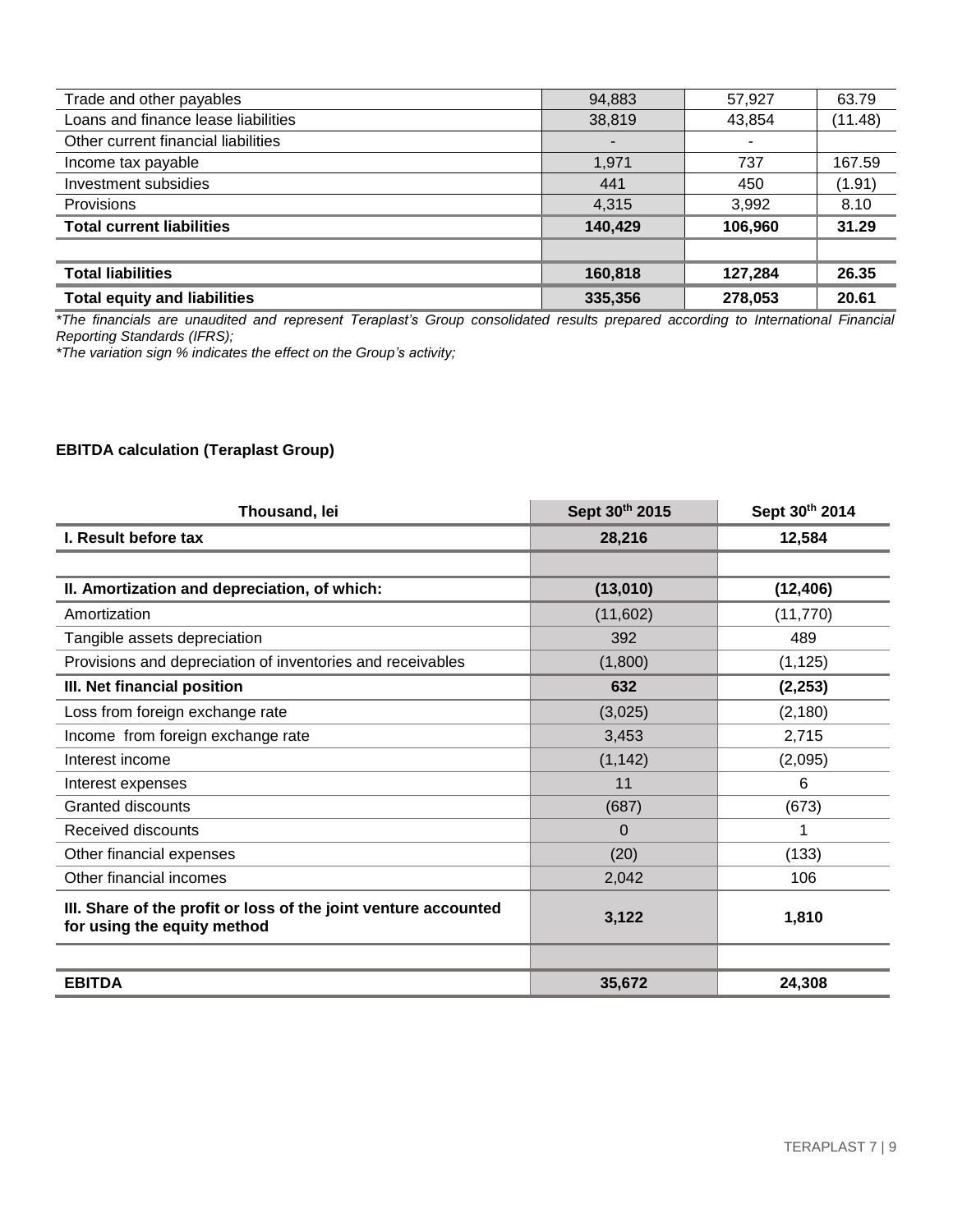# **Stand-alone income statement, as of September 30th 2015 (Teraplast SA)**

| Thousand, lei                                                         | Sept 30th 2015 | Sept 30th 2014 |
|-----------------------------------------------------------------------|----------------|----------------|
| Stand-alone revenue                                                   | 198,513        | 175,596        |
| Other operating income                                                | 8,638          | 139            |
| Changes in inventories of finished goods and work in progress         | 2,241          | (1,933)        |
| Raw materials, consumables used and merchandise                       | (135,541)      | (118,268)      |
| Employee benefits expenses                                            | (16, 755)      | (17,729)       |
| Provisions, depreciation and amortization expenses                    | (10,684)       | (10,098)       |
| Gains/ (Losses) from the outflow of tangible and intangible assets    | 32             | (164)          |
| Gains/(Losses) from the fair value measurement of investment property |                | ۰              |
| Other expenses                                                        | (26, 662)      | (18,225)       |
| <b>Financial costs</b>                                                | (3, 445)       | (3,987)        |
| <b>Financial incomes</b>                                              | 4,527          | 2,276          |
|                                                                       |                |                |
| Profit/(Loss) before tax                                              | 20,864         | 7,606          |
| Taxes on income                                                       | (3,339)        | (1,792)        |
| Stand-alone profit/(loss) for the period                              | 17,525         | 5,814          |
|                                                                       |                |                |
| <b>Number of shares</b>                                               | 288,875,880    | 288,875,880    |
|                                                                       |                |                |
| Basic earnings/(loss) per share (RON)                                 | 0,061          | 0,020          |

*\*The financials are unaudited and represent Teraplast's stand-alone results prepared according to International Financial Reporting Standards (IFRS);*

## **Stand-alone statement of financial position (Teraplast SA)**

| Thousand, lei                       | Sept 30th 2015 | Dec 31 <sup>st</sup> 2014 |
|-------------------------------------|----------------|---------------------------|
| <b>Assets</b>                       |                |                           |
| Non-current assets                  |                |                           |
| Tangible assets                     | 101,726        | 100,642                   |
| Investment property                 | 13,358         | 13,358                    |
| Intangible assets                   | 461            | 637                       |
| Investments in associated companies | 9,533          | 9,199                     |
| Other financial investments         | 15             | 15                        |
| <b>Total non-current assets</b>     | 125,093        | 123,851                   |
|                                     |                |                           |
| <b>Current assets</b>               |                |                           |
| Inventories                         | 34,552         | 33,657                    |
| Trade and other receivables         | 91,236         | 53,241                    |
| Prepayments                         | 462            | 169                       |
| Cash and cash equivalents           | 3,504          | 3,458                     |
| <b>Total current assets</b>         | 129,754        | 90,524                    |